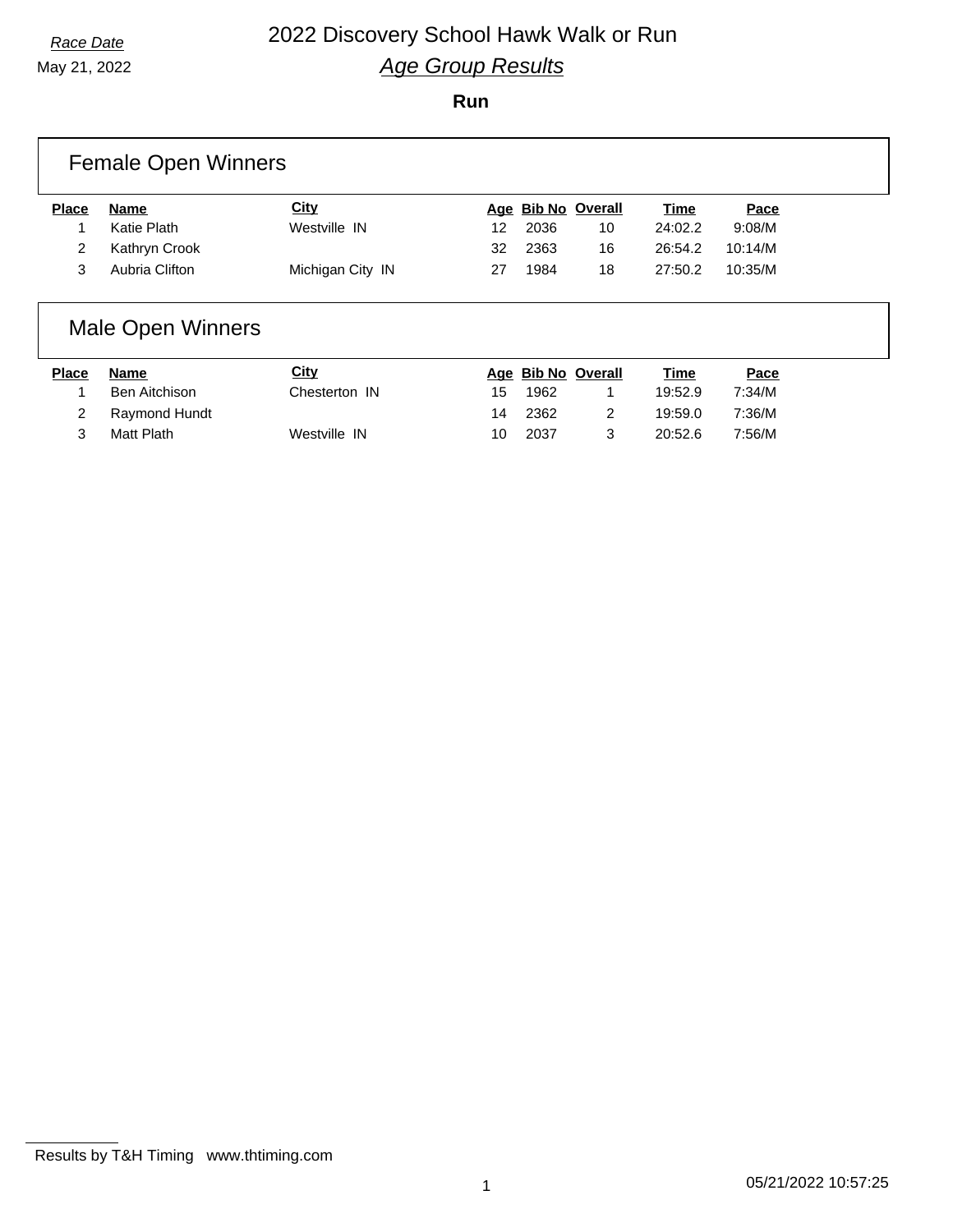May 21, 2022

**Run**

|                | Female 7 and Under      |                  |    |      |                    |             |         |  |  |  |
|----------------|-------------------------|------------------|----|------|--------------------|-------------|---------|--|--|--|
| <b>Place</b>   | <b>Name</b>             | City             |    |      | Age Bib No Overall | <u>Time</u> | Pace    |  |  |  |
| $\mathbf{1}$   | Natalie Cawthra         | Portage IN       | 7  | 1980 | 22                 | 29:20.9     | 11:10/M |  |  |  |
| 2              | Victoria Pappas         | Portage IN       | 7  | 2032 | 37                 | 33:02.8     | 12:34/M |  |  |  |
| 3              | Ellianah Nabatanzi      | Chesterton IN    | 6  | 2028 | 74                 | 50:21.4     | 19:09/M |  |  |  |
| 4              | Sahana Rajesh           | Valparaiso IN    | 7  | 2039 | 88                 | 58:31.5     | 22:15/M |  |  |  |
|                | Male 7 and Under        |                  |    |      |                    |             |         |  |  |  |
| <b>Place</b>   | Name                    | <b>City</b>      |    |      | Age Bib No Overall | <b>Time</b> | Pace    |  |  |  |
| $\mathbf{1}$   | Elias Young             | Valparaiso IN    | 7  | 2083 | 14                 | 25:07.5     | 9:33/M  |  |  |  |
| 2              | Ephriam VanSickle       |                  | 7  | 2351 | 39                 | 33:53.1     | 12:53/M |  |  |  |
| 3              | <b>Ezekiel Reynolds</b> | Valparaiso IN    | 6  | 2044 | 59                 | 45:53.3     | 17:27/M |  |  |  |
|                |                         |                  |    |      |                    |             |         |  |  |  |
|                | Female 8 to 10          |                  |    |      |                    |             |         |  |  |  |
| <b>Place</b>   | <b>Name</b>             | <b>City</b>      |    |      | Age Bib No Overall | <b>Time</b> | Pace    |  |  |  |
| 1              | Kennedy Hill            | Michigan City IN | 8  | 1997 | 20                 | 27:56.9     | 10:38/M |  |  |  |
| 2              | Mia Schirripa           | Dune Acres IN    | 10 | 2054 | 32                 | 32:26.1     | 12:20/M |  |  |  |
| 3              | <b>Everley Spears</b>   | Porter IN        | 8  | 2059 | 40                 | 33:58.0     | 12:55/M |  |  |  |
| 4              | Peyton Wood             | Valparaiso IN    | 10 | 2080 | 41                 | 34:53.2     | 13:16/M |  |  |  |
| 5              | Cynthia Argueta         |                  | 8  | 2352 | 62                 | 46:46.6     | 17:47/M |  |  |  |
| 6              | <b>Harper Daniel</b>    | Chesterton IN    | 8  | 1988 | 63                 | 46:50.5     | 17:49/M |  |  |  |
| $\overline{7}$ | Avriana Spears          | Porter IN        | 9  | 2058 | 69                 | 47:55.4     | 18:13/M |  |  |  |
| 8              | Marianna Argueta        |                  | 10 | 2353 | 72                 | 50:17.4     | 19:07/M |  |  |  |
| 9              | Prim Namakula           | Michigan City IN | 10 | 2029 | 73                 | 50:18.4     | 19:08/M |  |  |  |
| 10             | Lelia Gallup            |                  | 10 | 2358 | 86                 | 57:19.2     | 21:48/M |  |  |  |
| 11             | Arnas Saxena            | Michigan City    | 8  | 2052 | 87                 | 57:27.7     | 21:51/M |  |  |  |
| 12             | Parker Kolosci          | Portage IN       | 8  | 2007 | 89                 | 58:33.2     | 22:16/M |  |  |  |
| Male 8 to 10   |                         |                  |    |      |                    |             |         |  |  |  |
| <b>Place</b>   | <b>Name</b>             | City             |    |      | Age Bib No Overall | <b>Time</b> | Pace    |  |  |  |
| 1              | <b>Wyett Deno</b>       | Porter IN        | 10 | 1990 | 5                  | 22:10.0     | 8:26/M  |  |  |  |
| 2              | Nicholas Reyes          | Chesterton IN    | 9  | 2043 | 6                  | 23:09.2     | 8:48/M  |  |  |  |
| 3              | <b>Terry Pappas</b>     | Portage IN       | 8  | 2031 | 8                  | 23:58.9     | 9:07/M  |  |  |  |
| 4              | Robert Hundt            |                  | 10 | 2361 | 15                 | 26:16.1     | 9:59/M  |  |  |  |
| 5              | Oliver Jackson          | Chesteron IN     | 9  | 1999 | 21                 | 28:22.3     | 10:47/M |  |  |  |
| 6              | Phoenix Donlon          | Chesterton IN    | 10 | 1992 | 31                 | 32:25.5     | 12:20/M |  |  |  |
| 7              | Tabatha Laughlin        | Valparaiso IN    | 8  | 2013 | 35                 | 32:32.9     | 12:23/M |  |  |  |
| 8              | Aaron Cawthra           | Portage IN       | 9  | 1979 | 42                 | 34:53.5     | 13:16/M |  |  |  |

Results by T&H Timing www.thtiming.com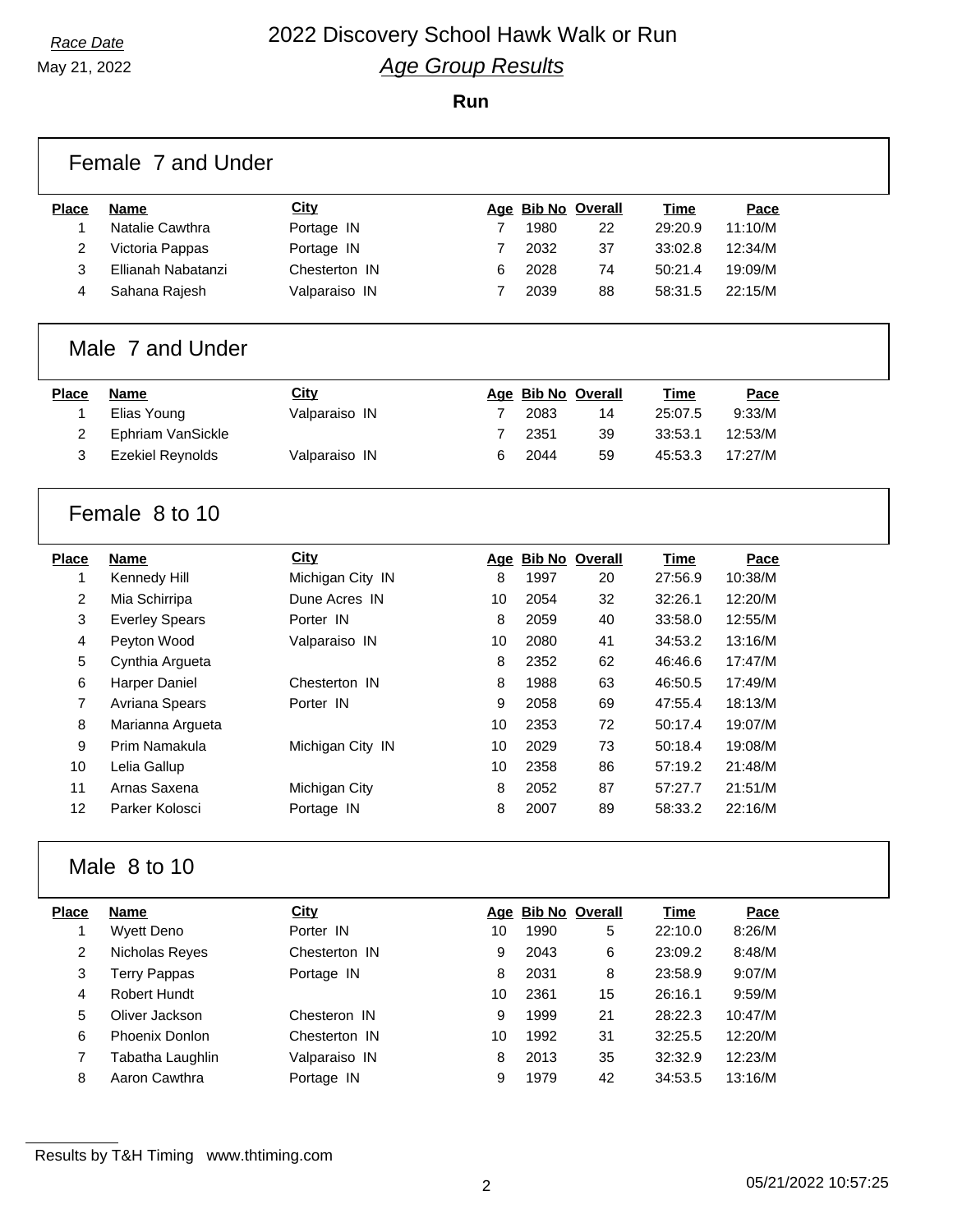**Run**

|                 | Male 8 to 10         |                          |    |      |                    |             |         |  |
|-----------------|----------------------|--------------------------|----|------|--------------------|-------------|---------|--|
| <b>Place</b>    | <b>Name</b>          | <b>City</b>              |    |      | Age Bib No Overall | Time        | Pace    |  |
| 9               | Jude Van Sickle      | Chesterton IN            | 10 | 2072 | 43                 | 35:00.8     | 13:19/M |  |
| 10              | Amogh Saxena         | Michigan City            | 8  | 2051 | 56                 | 43:52.9     | 16:41/M |  |
| 11              | Joshua Vincent       | Chesterton IN            | 10 | 2074 | 76                 | 51:27.8     | 19:34/M |  |
| 12              | Payton Myers         | Dyer IN                  | 8  | 2027 | 82                 | 53:38.7     | 20:24/M |  |
|                 | Female 11 to 13      |                          |    |      |                    |             |         |  |
| <b>Place</b>    | <b>Name</b>          | <b>City</b>              |    |      | Age Bib No Overall | <b>Time</b> | Pace    |  |
| 1               | <b>Madison Myers</b> | Dyer IN                  | 11 | 2026 | 36                 | 32:35.0     | 12:23/M |  |
| $\overline{2}$  | Luci Thompson        | Chesterton IN            | 12 | 2067 | 45                 | 35:26.4     | 13:29/M |  |
| $\mathbf{3}$    | Mila Vander Vliet    | Portage IN               | 12 | 2073 | 51                 | 36:29.8     | 13:53/M |  |
| 4               | Bella Schirripa      | Dune Acres IN            | 12 | 2053 | 67                 | 47:41.9     | 18:08/M |  |
|                 | Male 11 to 13        |                          |    |      |                    |             |         |  |
| <b>Place</b>    | <b>Name</b>          | <b>City</b>              |    |      | Age Bib No Overall | Time        | Pace    |  |
| $\mathbf{1}$    | Danton Young         | Valparaiso IN            | 11 | 2082 | 4                  | 21:14.6     | 8:05/M  |  |
| $\overline{c}$  | Nathan Fernandez     |                          | 12 | 2355 | 9                  | 24:01.8     | 9:08/M  |  |
| $\mathbf{3}$    | Zen Wendt            | <b>Beverly Shores IN</b> | 11 | 2079 | 17                 | 27:05.9     | 10:18/M |  |
| 4               | David Jackson        | Chesterton IN            | 11 | 1998 | 26                 | 29:45.1     | 11:19/M |  |
| 5               | Seph Kolosci         | Portage IN               | 12 | 2008 | 46                 | 35:46.1     | 13:36/M |  |
| 6               | Connor Keen          | Westville IN             | 13 | 2004 | 47                 | 36:15.1     | 13:47/M |  |
| $\overline{7}$  | Cody Keen            | Westville IN             | 11 | 2003 | 49                 | 36:20.5     | 13:49/M |  |
| 8               | Archer Gallup        |                          | 13 | 2356 | 54                 | 43:36.8     | 16:35/M |  |
| 9               | Max Burns            | Chesterton IN            | 12 | 1978 | 66                 | 47:14.0     | 17:58/M |  |
| 10 <sup>1</sup> | Ronnie Welsh         | Valparaiso IN            | 12 | 2077 | 77                 | 52:47.0     | 20:04/M |  |
| 11              | Johnathen Welsh      | Valparaiso IN            | 12 | 2076 | 85                 | 56:45.6     | 21:35/M |  |
|                 | Female 14 to 16      |                          |    |      |                    |             |         |  |
| <b>Place</b>    | <b>Name</b>          | <b>City</b>              |    |      | Age Bib No Overall | <b>Time</b> | Pace    |  |
| 1               | L Thompson           | Chesterton IN            | 14 | 2066 | 68                 | 47:42.7     | 18:09/M |  |
|                 | Male 14 to 16        |                          |    |      |                    |             |         |  |
| <b>Place</b>    | <b>Name</b>          | <b>City</b>              |    |      | Age Bib No Overall | Time        | Pace    |  |
| 1               | <b>Eric Plath</b>    | Westville IN             | 14 | 2035 | $\overline{7}$     | 23:42.8     | 9:01/M  |  |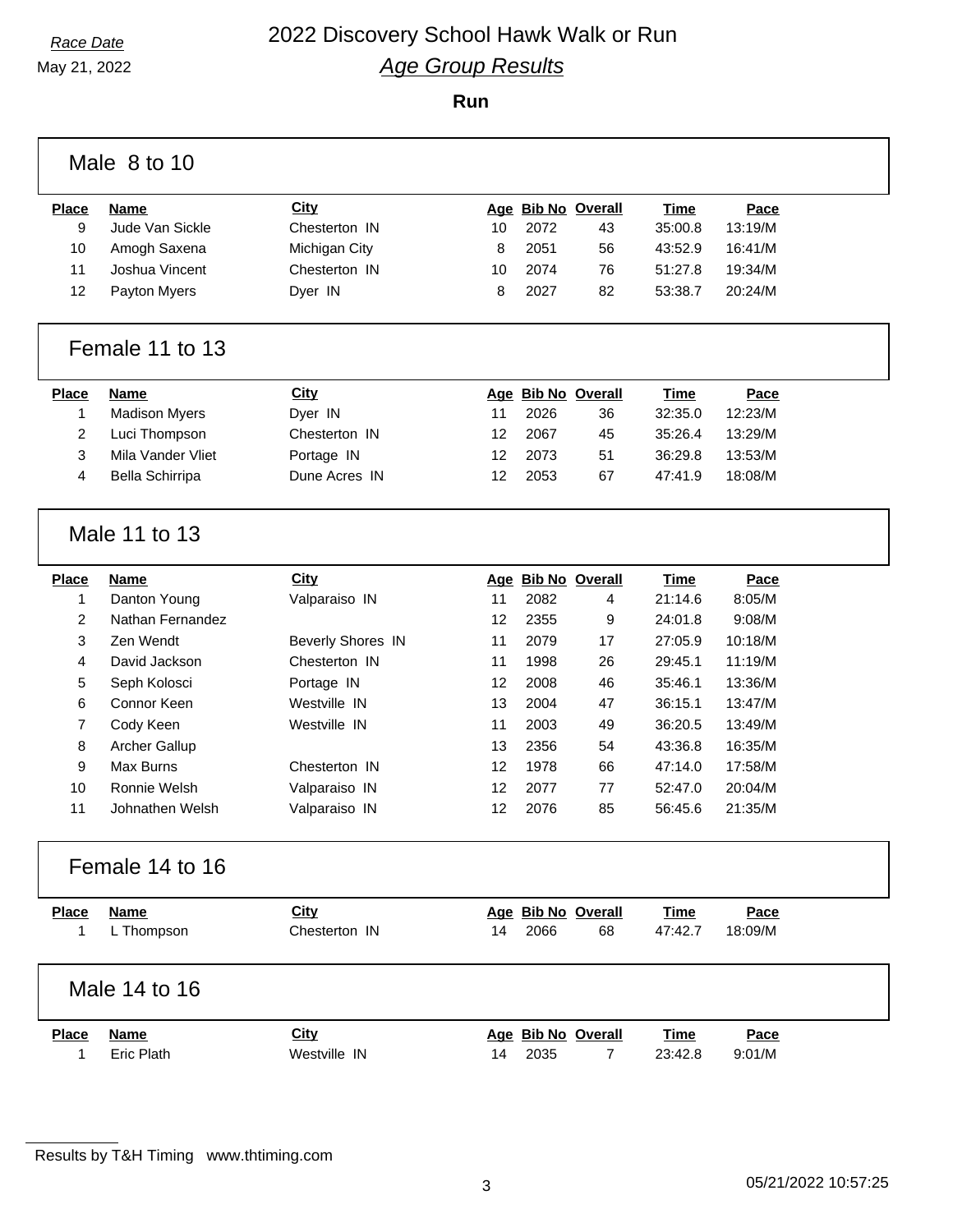May 21, 2022

### **Run**

|                | Female 17 to 20                          |                                      |          |      |                    |                        |                 |  |
|----------------|------------------------------------------|--------------------------------------|----------|------|--------------------|------------------------|-----------------|--|
| <b>Place</b>   | Name                                     | <b>City</b>                          |          |      | Age Bib No Overall | <b>Time</b>            | Pace            |  |
| 1              | Zoe Kolosci                              | Portage IN                           | 19       | 2010 | 92                 | 59:43.6                | 22:43/M         |  |
|                |                                          |                                      |          |      |                    |                        |                 |  |
|                | Female 21 to 30                          |                                      |          |      |                    |                        |                 |  |
| <b>Place</b>   | <b>Name</b>                              | City                                 |          |      | Age Bib No Overall | <b>Time</b>            | Pace            |  |
| 1              | Kawthar Alaoui                           | Michigan City IN                     | 30       | 1963 | 57                 | 44:51.4                | 17:03/M         |  |
| $\overline{2}$ | Olivia Rivera                            | Michigan City IN                     | 23       | 2047 | 60                 | 46:04.3                | 17:31/M         |  |
|                | Male 21 to 30                            |                                      |          |      |                    |                        |                 |  |
| <b>Place</b>   | <b>Name</b>                              | <b>City</b>                          |          |      | Age Bib No Overall | <b>Time</b>            | Pace            |  |
| 1              | Kenny Floyd                              |                                      | 27       | 2364 | 13                 | 25:00.8                | 9:31/M          |  |
| 2              | Rebecca Reynolds                         | Valparaiso IN                        | 29       | 2045 | 58                 | 45:52.6                | 17:27/M         |  |
|                | Female 31 to 45                          |                                      |          |      |                    |                        |                 |  |
| <b>Place</b>   | <b>Name</b><br>Maria Blumenfeld          | City                                 |          | 1973 | Age Bib No Overall | <b>Time</b><br>29:28.4 | Pace<br>11:12/M |  |
| 1<br>2         | Andrea Hill                              | Michigan City IN                     | 39<br>41 | 1996 | 24<br>25           | 29:28.6                | 11:12/M         |  |
| 3              | Theresa Argueta                          | Michigan City IN<br>Michigan City IN | 33       | 1965 | 28                 | 30:03.1                | 11:26/M         |  |
| 4              | Vanessa Warren                           |                                      | 32       | 2366 | 29                 | 30:13.2                | 11:29/M         |  |
| 5              | Kamilah Richmond                         | Michigan City IN                     | 34       | 2046 | 34                 | 32:31.1                | 12:22/M         |  |
| 6              | Sarena Wahl                              |                                      | 33       | 2365 | 55                 | 43:42.4                | 16:37/M         |  |
| 7              | <b>Tiana Welsh</b>                       | Valparaiso IN                        | 36       | 2078 | 61                 | 46:26.4                | 17:39/M         |  |
| 8              | Sabrina Wood                             | Valparaiso IN                        | 42       | 2081 | 64                 | 46:54.4                | 17:50/M         |  |
| 9              | <b>Emily Burns</b>                       | Chesterton IN                        | 44       | 1977 | 65                 | 47:12.4                | 17:57/M         |  |
| 10             | Taylor Kozlowski                         | Michigan City IN                     | 31       | 2011 | 70                 | 48:31.8                | 18:27/M         |  |
| 11             | Jennifer Dietrich                        |                                      | 44       | 2360 | 75                 | 51:07.9                | 19:27/M         |  |
| 12             | Tabatha Laughlin                         | Valparaiso IN                        | 39       | 2012 | 78                 | 53:24.7                | 20:19/M         |  |
| 13             | Jennifer Myers                           | Valparaiso IN                        | 43       | 2025 | 81                 | 53:37.3                | 20:23/M         |  |
| 14             | Juliana Pappas                           | Portage IN                           | 39       | 2030 | 83                 | 55:37.9                | 21:09/M         |  |
| 15             | Julianna Daniel                          | Chesterton IN                        | 34       | 1989 | 84                 | 55:43.3                | 21:11/M         |  |
| 16             | Shannon Kolosci                          | Portage IN                           | 41       | 2009 | 91                 | 59:41.2                | 22:42/M         |  |
| 17             | Justine Blumenfeld                       | Chesterton IN                        | 36       | 1971 | 94                 | 59:57.8                | 22:48/M         |  |
| 18             | Nandini Thiruvoor Gopinath Valparaiso IN |                                      | 42       | 2064 | 95                 | 1:01:29.1              | 23:23/M         |  |
| 19             | Aprille Baylock                          | Michigan City IN                     | 32       | 1969 | 97                 | 1:03:12.5              | 24:02/M         |  |
| 20             | Theresa Argueta                          | Porter IN                            | 40       | 1966 | 98                 | 1:03:13.5              | 24:02/M         |  |
| 21             | Amanda Bell                              | Michigan City IN                     | 35       | 1970 | 99                 | 1:19:36.5              | 30:16/M         |  |
| 22             | Natasha Kendle                           | Michigan City IN                     | 34       | 2005 | 100                | 1:20:27.6              | 30:36/M         |  |